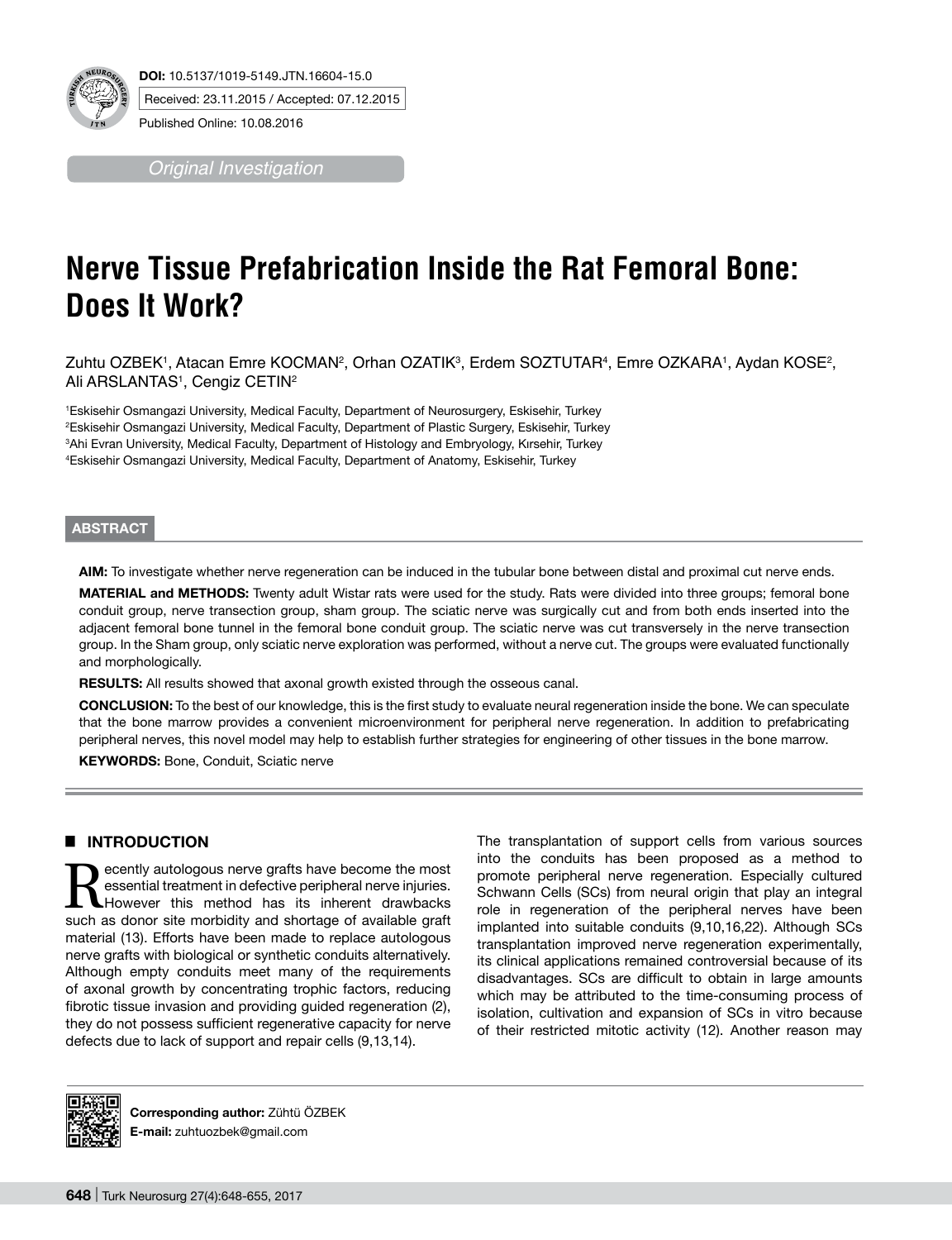be an insufficient biocompatibility of neural conduits with SCs (9). Additionally harvesting autologous SCs requires sacrificing a functioning donor nerve which is another inevitable disadvantage similar to autologous nerve grafting (17,20). In order to promote nerve regeneration in injured peripheral nerves, bone marrow stem cells (BMSCs) can be considered as alternative source of support cells instead of SCs. As demonstrated previously, BMSCs implanted within the conduits can synthesize neurotrophic factors and extracellular matrix elements for peripheral nerve regeneration (2,25). Furthermore it was well documented that BMSCs can differentiate exclusively into SCs in vivo (3,6,25) and in vitro (7,11,12,16,18,23) and promote axonal regeneration if the appropriate microenvironment or cell culture conditions were constituted.

Establishing the microenvironment is the most important aspect for cell survival (5) which can be best constituted inside the body of the individuals and is more protective than in vitro cell cultures. Therefore bone marrow is a suitable microenvironment and also can be defined as an in vivo culture medium. While long tubular bones contain bone marrow with undifferentiated BMSC, the purpose of the current study was to employ the tubular bone as a nerve conduit with its native resident cells and natural extracellular matrix (ECM). Thus the present study differs from other nerve regeneration studies which usually combine a given scaffold with ECM and support cells such as those obtained from in vitro cultures. Previously the nerve has been utilized to reconstruct a vascularized bone flap (neuroosseous flap) (15). However, the nerve regeneration inside the viable bone has not been tested yet. This study was aimed to investigate whether nerve regeneration can be induced in the tubular bone between the distal and proximal cut nerve ends.

## █ **MATERIAL and METHODS**

## **Animals**

The experimental protocol was approved by the local ethical commitee of Osmangazi University. All operations on animals were conducted according to the healthcare guidelines for the laboratory animals and Universal Declaration on Animal Welfare. The animals were hosted in separate cages with a day and night cycle. Access to free standard rodent food and water was provided for all animals during the experiments. The rats were fasted only 12 hours before the operation without limitation of water.

Twenty adult female Wistar rats weighing 200–250 g were used for the study. Rats were divided in three groups: Group I: Femoral bone conduit group (n=14), Group II: Nerve transection group for negative control (n=3). Group 3: Sham (uncut sciatic nerve) group for positive controls (n=3). The negative and positive controls served only to determine the utility of the immunostaining protocol.

## **Surgical Procedures**

Rats were anesthetized intraperitoneally with sodium pentobarbital (50 mg/kg) during the operations. The right hindlimb of rats were deepilated with creams and surgical field was cleaned up with povidone iodine solution. In the femoral bone conduit group, the sciatic nerve and femoral bone were exposed through a skin and muscle incision. The bone was dissected free further from the surrounding tissue. A semitube 1-cm long and 2-mm wide was created with a high speed drill system using ball-tipped burrs on the lateral surface of the femoral bone adjacent to the sciatic nerve (Figure 1A). With the aid of a surgical loupe at x4.5 magnification, the sciatic nerve was cut transversely from the middle. Circumferential noose sutures (5/0 biosyn) were secured to the proximal and distal end of the carved bone. The cut nerve ends were attached to these noose sutures with 8/0 prolene in order to insert both nerve ends into the bony canal (Figure 1B). The final gap between two nerve stumps was measured as approximately 0.7 cm. The open lateral surface of the osseous semitube was covered with a thin silicone sheet (1x0.5 cm) by securing circumferentially with 4/0 prolene looped sutures around the bone to isolate the prefabricated construct from the surrounding tissue (Figure 1c). Therefore the semitube turned into a tube and migration of the soft tissues into the bony canal during the healing period were prevented. Small crescents were excised from the distal and proximal ends of



**Figure 1:** Stages of the surgical procedures. **a)** The sciatic nerve and femoral bone were exposed. The lateral surface of the bone was carved with a drill. **b)** The sciatic nerve was cut from the middle and the proximal and distal stumps were secured to both ends of the canal forming a 0.7 cm gap in between. **c)** A thin silicone sheet was used to cover the open bony canal to prevent the prefabricated structure from invasion of the surrounding tissue.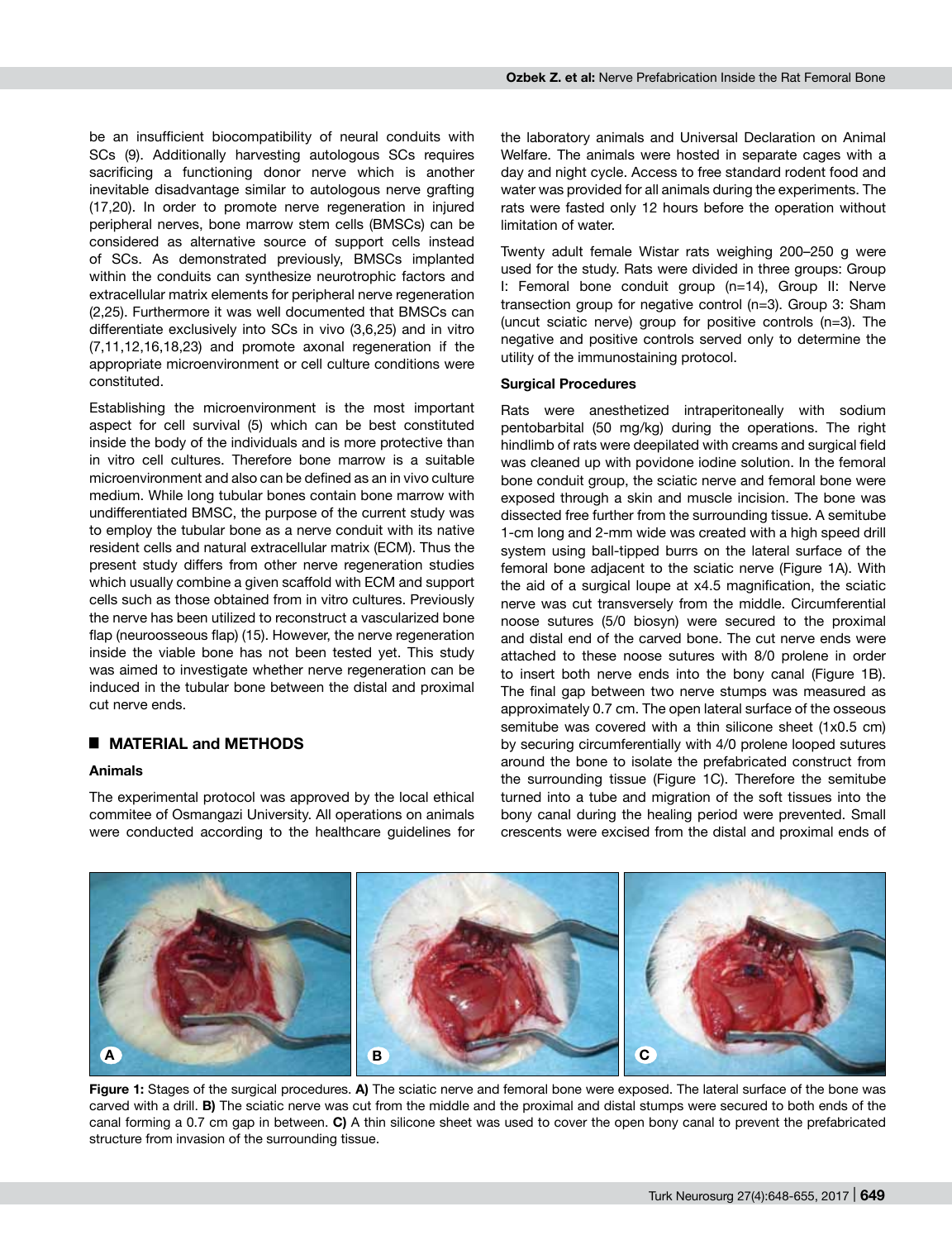the secured silicone sheet at the proximal and distal bony entrance sites to prevent the nerve from being constricted. The wound was subsequently closed in layers with 4/0 Vicryl and prolene sutures.

The nerve transection group rats (group II) were prepared for surgery similarly. The sciatic nerve and femoral bone were exposed by the same way. The sciatic nerve was cut transversely from the middle. Proximal and distal stumps were sutured to the muscle tissue adjacent to the femoral bone with 8/0 nylon, creating a gap of approximately 0.7 cm. No conduit was placed between the stumps. Wounds were closed in layers. In the Sham group; only sciatic nerve exploration was performed, without cutting the nerve. Once the surgical procedures were completed, the animals were allowed to recover and to survive for 3 months.

## **Walking Track Analysis and Sciatic Function Index (SFI)**

Walking track analyses were performed on the animals which did not exhibit autocannibalisation and toe loss at the  $0<sup>th</sup>$ ,  $4<sup>th</sup>$ ,  $8<sup>th</sup>$ , 12<sup>th</sup> weeks using the stamp and paper method (21). After the measurements of the lengths of the third toe to heel (PL), the first to fifth toe (TS), and the second toe to the fourth toe (IT) on the experimental side (E) and the contralateral normal side (N) in all animals, the sciatic function index (SFI) was calculated by the following formula:

#### SFI=-38.3x(EPL-NPL)/NPL+109.5x(ETS-NTS)/NTS

+13.3x(EIT-NIT)/NIT-8.8

SFI scores rank from -100 to 0, which represent total dysfunction and normal nerve function respectively.

#### **Morphological Assessment**

Rats were sacrificed after the last walking track analysis at the  $12<sup>th</sup>$  week with high dose sodium pentobarbital (100 mg/ kg) and cardiac blood exsanguination. The right hindlimbs were re-exposed and the formed neural-osseous constructs in group I were harvested en-bloc after careful dissection and osteotomies. Proximal and distals stumps of the transected nerves in group II and normal nerve tissues in group III were also excised. All biopsies were fixed with 10% paraformaldehyde and sent to the associated laboratory for further processing.

#### **Histological Preparation and Morphometric Studies**

The prefabricated osseous structures of 10 rat specimens buffered in 10% paraformaldehyde were decalcified with Osteodec® (Bio-Optica, Milano s.p.a, Italy). All tissues were then embedded into the paraffin blocks. Three specimens were sectioned longitudinally. The remaining seven specimens were sectioned horizontally (transversely) at proximal, middle (intraosseous) and distal sites in 5 µm slides. The sections were stained routinely with toluidine blue for light microscopic evaluation. Five random fields at x100 magnification were chosen from the proximal, middle, and distal segments and captured by a digital camera connected to a light microscope (Leica DM3000, Wetzlar, Germany) and a computer. Measurements were made by two blind investigators. Number of axons per 1 mm<sup>2</sup> were counted, and the axon diameter and myelin sheath thickness were measured on each sample Control nerve tissues (three rat specimens both of transected nerves and normal nerves) were also buffered in 10% paraformaldehyde and processed in the same way except decalcification.

#### **Immunohistochemical Analysis**

Unstained sections were further processed for S-100 and Neurofilament (NF) immunohistochemistry. After deparaffinization and rehydration in phosphate-buffered saline (pH 7.4), the nerve sections were incubated with Tris/EDTA buffer (pH 9.0) for 5 minutes and hydrogen peroxide 3% for 10 minutes. Non-specific immunoreactions were blocked with ultra V-Block serum. Sections were then incubated seperately in S-100 Protein Ab-1 (Clone 4C4.9, Thermo Scientific, Fremont, CA, USA) or NF protein Ab-1 (Clone 2F11, Thermo Scientific, Fremont, CA, USA) solutions for 1 hour at 24°C temperature. After washing with phosphate-buffered saline solution, they were incubated in biotinylated rabbit IgG solution and HRP (horseradish peroxidase) labeled secondary antibody, each for 1 hour respectively. Finally, the sections were stained with AEC (3-amino-9-ethylcarbazole) chromogene substrate and counterstained with hematoxylin for 10 minutes. Immunohistological sections were also evaluated by two blinded investigators.

#### **Electron Microscopic Studies**

Two of the prefabricated structures were cut transversely from the midportion with a high-speed rotator power instrument and disk saw and fixed in 2.5% glutaraldehyde solution. Samples were processed and coated with Gold-Palladium. Images were taken with the scanning electron microscope (SEM) (Jeol 5600, Jeol Inc., Tokyo, Japan).

#### **Statistical Analysis**

IBM SPSS version 2.2 (IBM Global Services Limited Company, Istanbul, Turkey) was used for data analysis. The Shapiro-Wilk test of normality was used to assess compliance with the normal distribution of continuous variables in each group. Continuous normally distributed measurements were compared across the groups using One-Way ANOVA with the Tukey method for multiple comparisons. Values were expressed as the mean±standard deviation (SD). The significance level was set at p<0.05.

## █ **RESULTS**

### **Functional Results**

The SFI values of animals with prefabricated nerves were  $-100.39\pm6.75$  at the 0<sup>th</sup> week,  $-100.06\pm8.03$  at the 4<sup>th</sup> week,  $-92.03\pm4.31$  at the 8<sup>th</sup> week and  $-86.35\pm5.83$  at the 12<sup>th</sup> week (Figure 2). The SFI values increased gradually over time and the changes were statistically significant between the  $4<sup>th</sup>$ ,  $8<sup>th</sup>$  and 12<sup>th</sup> weeks (p<0.05). Increase in SFI values indicated that proximal and distal stumps of the transected nerve reconnected through the prefabricated femoral bone conduit with axonal sprouting.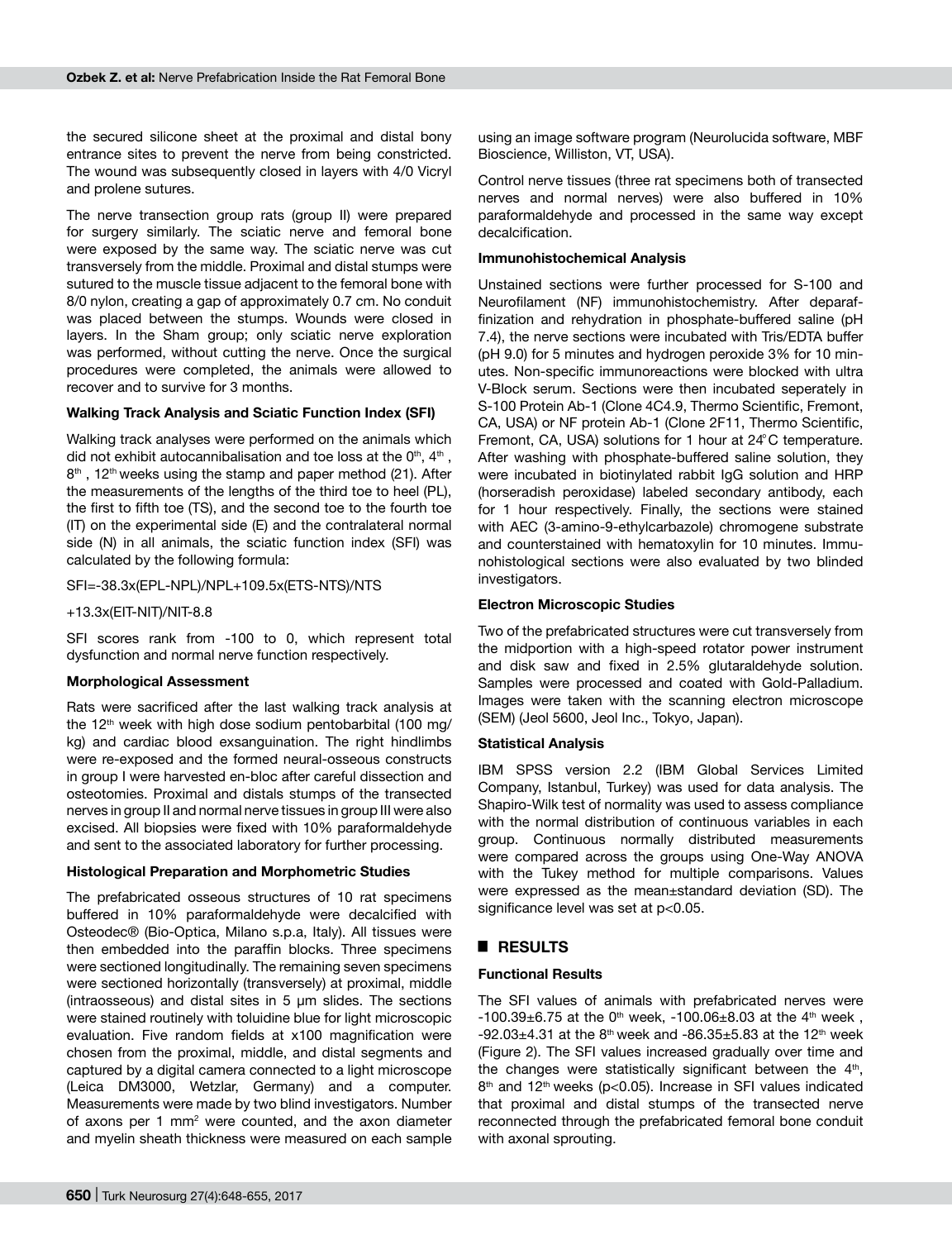#### **Macroscopic Results**

In two of prefabricated constructs, no neural tissue in the bone was observed probably due to technical errors such as separation of stumps, inadequate carving of bone, constriction of the nerve etc*.* However in the other 12 constructs, neural tissue formation was seen obviously in the femoral bone. Two of the constructs were dismoected to reveal neoformed nerves (Figure 3A, B).

#### **Histological and Immunohistological Results**

Histological examination in longitudinal sections exhibited regeneration in continuity between proximal and distal nerve stumps through the femoral bone. Neural regeneration through the osseous semitube was evident with all type of stainings. Toluidine blue revealed overall bone and regenerated nerve compatibility (Figure 4a). Expression of S-100 indicated the existence of Schwann-like cells and NF showed axonal



**Figure 2:** SFI values at  $0^{th}$ ,  $4^{th}$ ,  $8^{th}$  and  $12^{th}$  weeks (\*:p<0.05).

sprouting (Figure 4B, C). Regeneration had weakened in the middle of the conduit but connection between two stumps was already established. In greater magnifications, disorganized fibrous tissue formation was more remarkable than neural regeneration (Figure 5A-C). Misorientation of neural regeneration through bony channels was also seen in histological sections accidentally.

Inspection of the transverse sections presented regenerated axons surrounded by the fibrotic connective tissue in the middle portion of the femoral bone-nerve constructs. Quantitative morphometric analyses showed that the number of axons, axon diameter and myelin sheath thickness decreased from proximal to distal portion and signs of Wallerian degeneration (Table I).

#### **SEM Results**

Scanning electron microscopy images of transverse sections of prefabricated constructs confirmed neural regeneration three-dimensionally. It was obvious that bone marrow was separated from the nerve with new bone formation and nerve was attached to the fibrous capsule that formed around the silicone cover (Figure 6).

# █ **DISCUSSION**

Use of bone as a neural conduit has only historical importance. Gluck, in 1890, has bridged a nerve defect with a conduit made from avascular, decalcified bone with poor functional results (4). Hence the bone was denied to be used as a nerve conduit while autografting remained the gold standard for peripheral nerve repair and many artificial and biological grafts were devised for nerve regeneration until today (4). Indeed the tubular bone is far from an ideal conduit which could not satisfy biological requirements of a neural scaffold such as biodegradability, permeability, biomechanical properties (9). However, the inside of the vascularised bone is biocompatible with its resident BMSCs and ECM and may



**Figure 3: a)** The prefabricated construct was resected en bloc*.* **b)** The newly formed part of the nerve (shown between two asterisks\*) was dissected from the bony canal. (P: proximal, D: distal, B: Bone).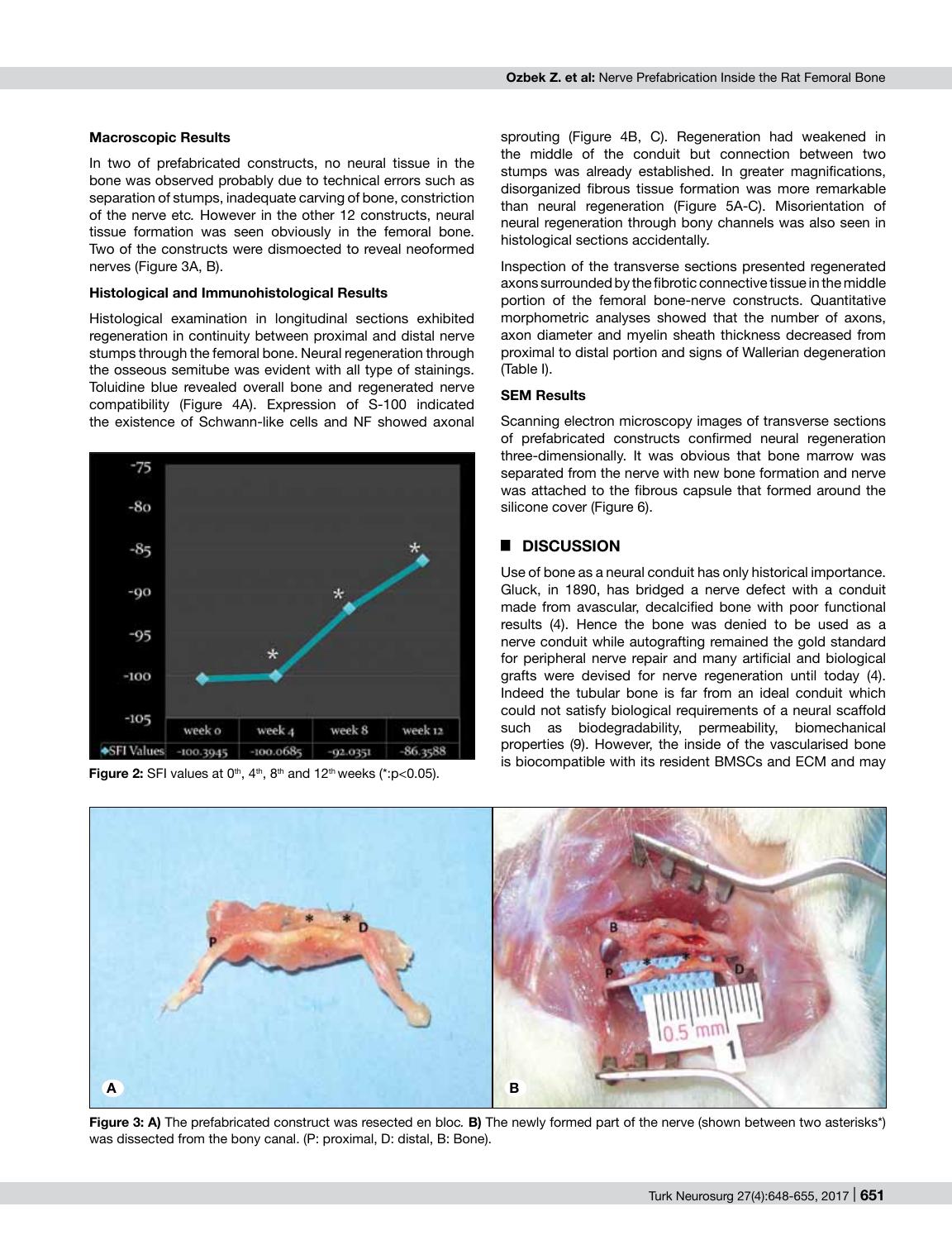**Table I:** Quantitative Morphometric Analyses Showed that the Number of Axons Per mm², Axon Diameter and Myelin Sheath Thickness Decreased from Proximal to Distal Portion

| Proximal                     |                          |                                         | Conduit                                  |                          |                                         | <b>Distal</b>                            |                               |                                         |
|------------------------------|--------------------------|-----------------------------------------|------------------------------------------|--------------------------|-----------------------------------------|------------------------------------------|-------------------------------|-----------------------------------------|
| Number of<br>axons ( $mm2$ ) | Axon<br>diameter<br>(um) | Myelin sheath<br>thickness<br>$(\mu m)$ | Number of<br>axons<br>(mm <sup>2</sup> ) | Axon<br>diameter<br>(µm) | Mvelin sheath<br>thickness<br>$(\mu m)$ | Number<br>of axons<br>(mm <sup>2</sup> ) | Axon<br>diameter<br>$(\mu m)$ | Mvelin<br>sheath thickness<br>$(\mu m)$ |
| 11369±160                    | $2.54 \pm 0.36$          | $2.10+0.39$                             | $8132 \pm 193$                           | 1.70±0.25                | $.50+0.17$                              | $6513 \pm 127$                           | $.44 + 0.10$                  | 1.64±0.25                               |



**Figure 4:** Nerve regeneration from proximal to distal shown in both histological immunohistochemical studies with longitudinal sections **a)** Toluidine blue, x10. **b)** S100, x10. **c)** NF, x10. (P: proximal, D: distal, B: bone, Arrow indicates connection between proximal and distal stumps).



**Figure 5:** Transverse sections at x20 **(a)** and at x40 **(b, c)**  magnifications. Arrows indicate regenerated axons in fibrotic tissue (asterisks\*). Arrowhead indicates nerve regeneration into the bone.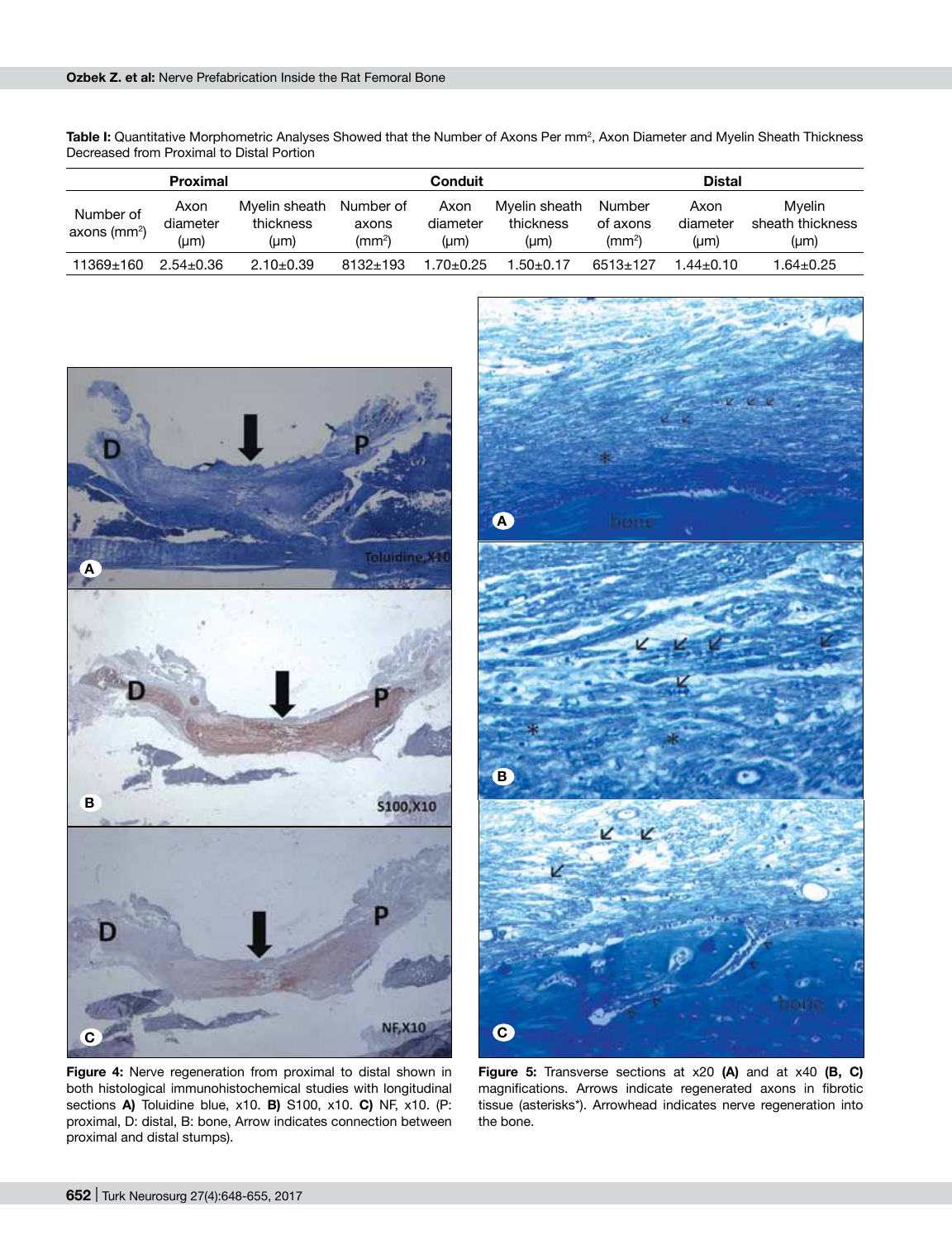

**Figure 6:** Three-dimensional demonstration of neural regeneration in the femoral bone with electron microscopy. (BM: Bone Marrow, B: Bone, N: Nerve, Arrow indicates capsule formation caused by silicon sheet, SEM, x25).

provide a microenvironment for nerve regeneration. BMSCs have pluripotent plasticity to differentiate into different cells including neural cell lineage under convenient conditions (9). Recently, introduction of undifferentiated (2,6,12,20) and transdifferentiated (7,11,16-18) BMSCs into nerve conduits represents a popular approach for peripheral nerve regeneration. It has been demonstrated that BMSCs in the surgical repair of peripheral nerves have improved axonal regeneration and functional recovery. Thus, BMSC transplantation has been proposed as a method for peripheral nerve regeneration. Briefly, bone marrow aspirates were extracted from long bones or flat cortical bones. Then BMSCs were implanted into biological or artificial conduits between nerve defects directly or after expansion and/or differentiation in *in vitro* culture medium (7,9,11,16,18,23).

In the present study, the bone was employed with its resident BMSCs as a compound conduit. While the canal created through the bone acted as a neural tube, BMSCs may play a regulatory role in peripheral nerve regeneration. Actually, the molecular mechanisms responsible for the regenerative effects of BMSCs on peripheral nerve injury are still inconclusive*.* Two possible mechanisms explaining the potential role of BMSCs on neural regeneration were mainly considered. First BMSCs have been shown to be induced to differentiate into SC-like cells expressing S100 and other neural markers *in vitro* and *in vivo* as mentioned above (7,16-18). However differentiation into SC phenotypes has been found transient (16), associated with less than 5% of BMSCs *in vivo* (6,25) and only 50% of BMSC *in vitro* (17). The second possible mechanism is that BMSCs remained undifferentiated and promote neural regeneration via microenvironmental stabilization, production of neurotrophic factors, and indirect modulation of the cellular behavior of SCs (2,25,27) instead of a true differentiation. The present study implied being unable to determine the fate and the role of resident BMSCs during nerve regeneration

and focused primarily on nerve regeneration in the bone. Expressions of S-100 and NF consequently indicated the evidence of the SCs proliferation and axons inside the bone. Based on findings of the previous studies, we can speculate that resident BMSCs might regulate SC proliferation providing a favorable microenvironment with growth factor production within the bone rather than an actual differentiation into SCs. The number of BMSCs did not seem to be adequate in the prefabricated bone conduit for differentiation, since it is reported that BMSCs are rare in bone marrow and comprise a heterogenous cell population with distinct features of plasticity (19). On the other hand, a small numbers of the resident BMSCs in the femoral bone might differentiate into SCs induced by secretion of various neurotrophic factors with the existence of proximal and distal nerve stumps (25,26,28) and interaction with the ingrowing axons (24) as long as BMSCs are capable of differentiating into SC-like cells *in vivo* (3). The fate of resident BMSCs can be clarified in further investigation with immunolabeling studies.

Evidence of regeneration across the nerve gap occurred in the prefabricated osseous conduits but this does not indicate that the nerve had regenerated adequately. Although SFI values were significantly increased over time, this did not indicate satisfactory functional recovery. In this study, functional tests were conducted to support macroscopic and histologic findings and to demonstrate weak neural conduction through the osseous conduit. Limited recovery of the function may depend on the prolonged route of axonal sprouting and fixation of nerve stumps with tension. In our opinion, if the bone conduit may be enriched with BMSC after *in vitro e*xpansion for which the bone marrow is the best microenvironment, functional recovery may increase. Further research is mandatory to reveal the biological effect of resident BMSCs in the bone marrow of prefabricated bone conduit on promoting axonal regeneration.

To be honest, clinical indications of using bone as a neural conduit is very rare. It can be used as an alternative approach in defective injuries of the nerve travelling near the long tubular bones for instance sciatic nerve injuries near the femoral bone, or high median nerve injuries along the humeral bone. Alternatively autografts with increased length can be prefabricated by cutting and implanting two ends of a donor sensory nerve (i.e saphenous nerve near the tibia) after an appropriate waiting period. Another indication is prefabricating vascularized and neurotized bone construct for osseous constructions to innervate recipient areas. In mandibular reconstruction, sensate flaps including neural and bony components can be prefabricated to replace mental nerve traversing through the mandibular canal. Constructing the neurotized bone tissue is very important to improve the reparative effect in bone defect in addition to vascularisation (8). Kamburoglu et al. vascularised bone by integrating proximal stump of the nerve (15). In contrast to our study, they did not coapt the distal stump to the bone, so neural regeneration did not occur through the bone. It is clear that the existence of a distal stump promotes potential nerve growth by supplying various neurotrophic factors (1,13,26).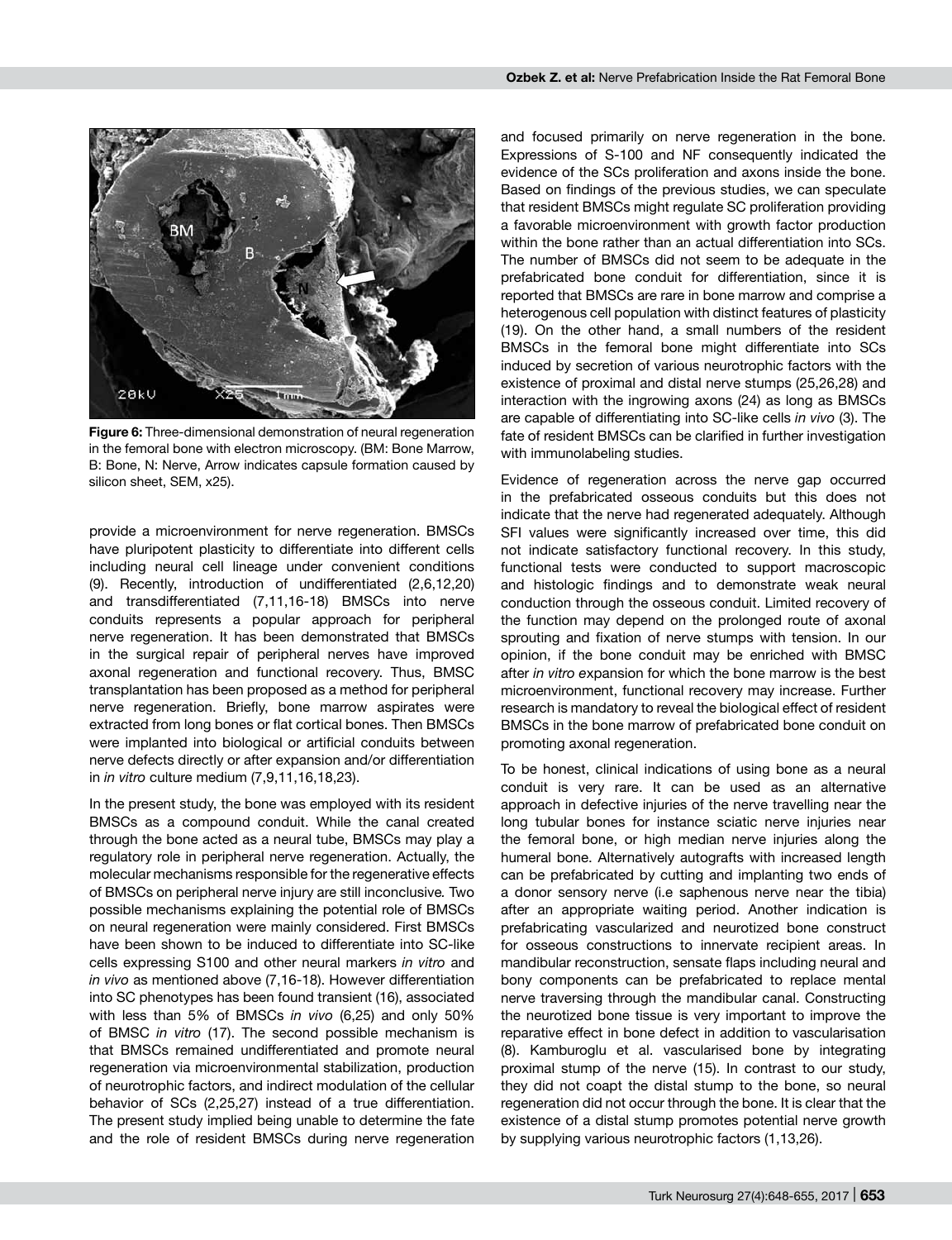The prominent shortcoming of the present study is lack of an employed control group to compare the efficacy of femoral bone conduit with other methods. Excluding control groups from the study has its inherent reason. The nerve defect was created via cutting the nerve in the middle and suturing it separately to proximal and distal ends of the carved osseous canal instead of removing a piece of nerve as conventionally. Therefore the distance which the regenerated nerve travelled became relatively longer. An autologous graft for the control group would be obtained from isogenic rats, however, sacrification of extra animals was avoided for ethical reasons. Furthermore we had fixed the nerve ends with some tension to the bone which had a negative impact on nerve healing. This condition cannot be tested in control groups using autografts or other conduits.

The purpose of this study was to evaluate the availability of the long bones as a neural conduit and their impact on the peripheral nerve regeneration. The results showed that axonal growth existed through the osseous canal, but functional recovery was less evident. However, the combination therapy with neurotrophic factors, seed cells etc., might further increase the nerve regeneration inside the bone.

# █ **CONCLUSION**

We demonstrated the peripheral nerve regeneration inside the bone marrow, as it provided a convenient microenvironment. However the role of BMSCs remained speculative. To the best of our knowledge, this is the first study to evaluate the neural regeneration inside the viable bone. We suggest that bone marrow provides a more convenient in vivo culture medium than in vitro cell cultures. In addition to prefabricating peripheral nerves, this novel model may help to establish further strategies for engineering of other tissues in the bone marrow.

## █ **REFERENCES**

- 1. Bajrović F, Bresjanac M, Sketelj J: Long-term effects of deprivation of cell support in the distal stump on peripheral nerve regeneration. J Neurosci Res 39(1):23-30, 1994
- 2. Chen CJ, Ou YC, Liao SL, Chen WY, Chen SY, Wu CW, Wang CC, Wang WY, Huang YS, Hsu SH: Transplantation of bone marrow stromal cells for peripheral nerve repair. Exp Neurol 204:443-453, 2007
- 3. Chen X, Wang XD, Chen G, Lin WW, Yao J, Gu XS: Study of in vivo differentiation of rat bone marrow stromal cells into schwann cell-like cells. Microsurgery 26(2):111-115, 2006
- 4. Colen KL, Choi M, Chiu DT: Nerve grafts and conduits. Plast Reconstr Surg 124(6 Suppl):386-394, 2009
- 5. Costa HJ, Ferreira Bento R, Salomone R, Azzi-Nogueira D, Zanatta DB, Paulino Costa M, da Silva CF, Strauss BE, Haddad LA: Mesenchymal bone marrow stem cells within polyglycolic acid tube observed in vivo after six weeks enhance facial nerve regeneration. Brain Res 13(1510):10-21, 2013
- 6. Cuevas P, Carceller F, Dujovny M, Garcia-Gómez I, Cuevas B, González-Corrochano R, Diaz-González D, Reimers D: Peripheral nerve regeneration by bone marrow stromal cells. Neurol Res 24(7):634-638, 2002
- 7. Dezawa M, Takahashi I, Esaki M, Takano M, Sawada H: Sciatic nerve regeneration in rats induced by transplantation of in vitro differentiated bone-marrow stromal cells. Eur J Neurosci 14(11):1771-1776, 2001
- 8. Fan J, Bi L, Jin D, Wei K, Chen B, Zhang Z, Pei G: Microsurgical techniques used to construct the vascularized and neurotized tissue engineered bone. Biomed Res Int 2014: 281872, 2014
- 9. Gu X, Ding F, Yang Y, Liu J: Construction of tissue engineered nerve grafts and their application in peripheral nerve regeneration. Prog Neurobiol 93(2):204-230, 2011
- 10. Hadlock TA, Sundback CA, Hunter DA, Vacanti JP, Cheney ML: A new artificial nerve graft containing rolled Schwann cell monolayers. Microsurgery 21(3):96-101, 2001
- 11. Hou SY, Zhang HY, Quan DP, Liu XL, Zhu JK: Tissueengineered peripheral nerve grafting by differentiated bone marrow stromal cells. Neuroscience 140(1):101-110, 2006
- 12. Hu J, Zhu QT, Liu XL, Xu YB, Zhu JK: Repair of extended peripheral nerve lesions in rhesus monkeys using acellular allogenic nerve grafts implanted with autologous mesenchymal stem cells. Exp Neurol 204(2):658-666, 2007
- 13. Ichihara S, Inada Y, Nakamura T: Artificial nerve tubes and their application for repair of peripheral nerve injury: An update of current concepts. Injury 39 Suppl 4:29-39, 2008
- 14. Ijkema-Paassen J, Jansen K, Gramsbergen A, Meek MF: Transection of peripheral nerves, bridging strategies and effect evaluation. Biomaterials 25(9):1583-1592, 2004
- 15. Kamburoglu HO, Safak T, Ersoy US, Ocal E, Evrenos MK, Sonmez E, Peksoy I, Atilla P, Nur Cakar A: A new flap design: Prefabricated neuro-osseous flap. Ann Plast Surg 70(3):317- 323, 2013
- 16. Keilhoff G, Goihl A, Langnase, K, Fansa H, Wolf G: Transdifferentiation of mesenchymal stem cells into Schwann cell-like myelinating cells. Eur J Cell Biol 85:11–24, 2006
- 17. Ladak A, Olson J, Tredget EE, Gordon T: Differentiation of mesenchymal stem cells to support peripheral nerve regeneration in a rat model. Exp Neurol 228(2):242-252, 2011
- 18. Mimura T, Dezawa M, Kanno H, Sawada H, Yamamoto I: Peripheral nerve regeneration by transplantation of bone marrow stromal cell-derived Schwann cells in adult rats. J Neurosurg 101:806–812, 2004
- 19. Mohammadi R, Azizi S, Delirezh N, Hobbenaghi R, Amini K: Comparison of beneficial effects of undifferentiated cultured bone marrow stromal cells and omental adipose-derived nucleated cell fractions on sciatic nerve regeneration. Muscle Nerve 43(2):157-163, 2011
- 20. Mohammadi R, Azizi S, Delirezh N, Hobbenaghi R, Amini K, Malekkhetabi P: The use of undifferentiated bone marrow stromal cells for sciatic nerve regeneration in rats. Int J Oral Maxillofac Surg 41(5):650-656, 2012
- 21. Ozmen S, Ayhan S, Latifoglu O, Siemionow M: Stamp and paper method: A superior technique for the walking track analysis. Plast Reconstr Surg 109(5):1760-1761 2002
- 22. Schlosshauer B, Muller E, Schroder B, Planck H, Muller HW: Rat Schwann cells in bioresorbable nerve guides to promote and accelerate axonal regeneration. Brain Res 963:321–326, 2003